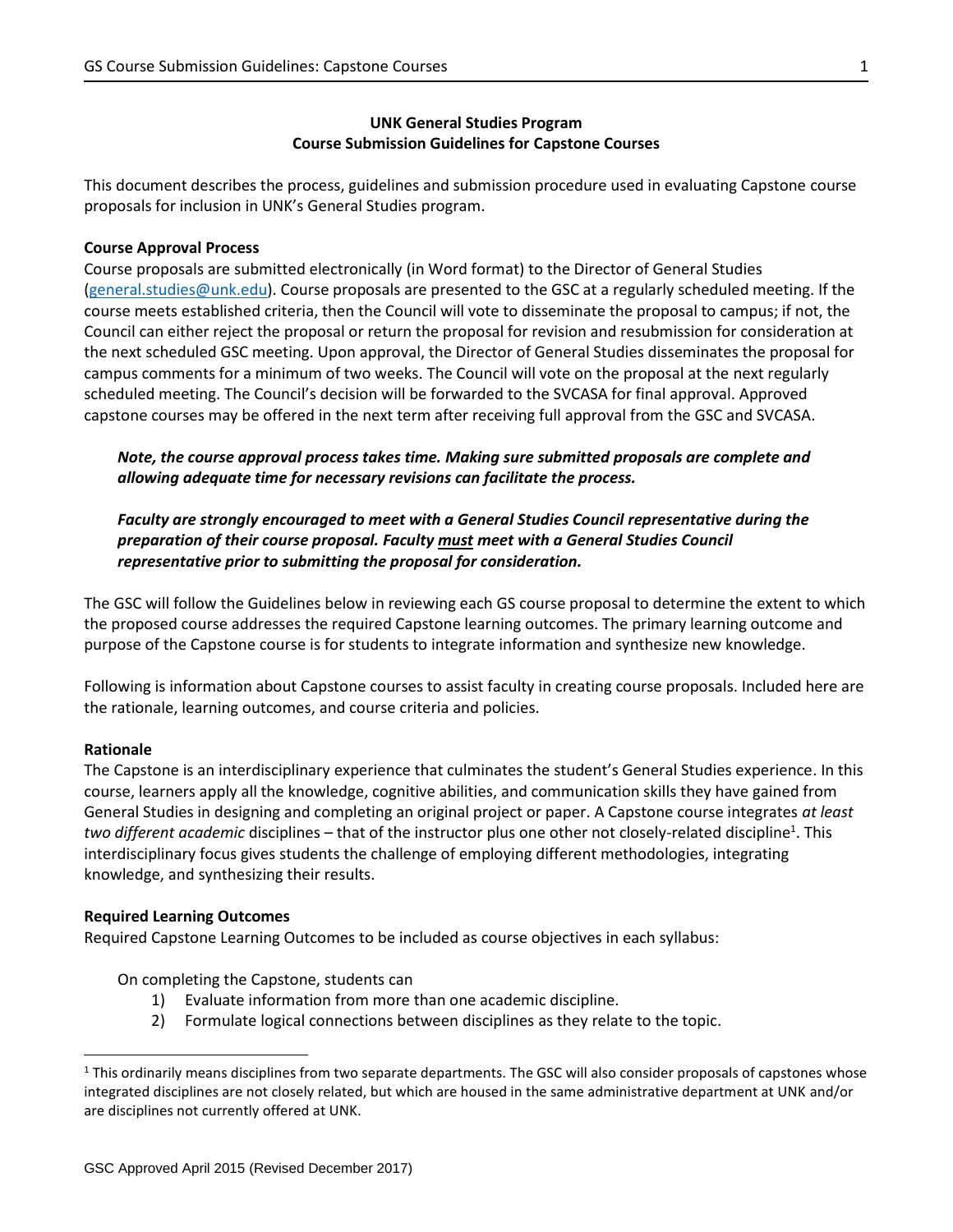- 3) Employ the approach of more than one academic discipline in completing a Capstone project.
- 4) Synthesize knowledge related to the topic in completing a Capstone project.
- 5) Communicate effectively in the medium chosen for the Capstone project.

In addition, the Capstone must address one or more of the following GS program level outcomes and include them as course objectives in each syllabus:

The Capstone develops the learner's ability to

- 1) Evaluate information appropriate to the task.
- 2) Apply principles of critical thinking to demonstrate integrative learning.
- 3) Communicate effectively in spoken form.
- 4) Communicate effectively in written form.
- 5) Analyze cultural issues within a global context.
- 6) Evaluate in context significant concepts relating to democracy.

## **Course Policies**

Capstone courses:

- 1) Include an interdisciplinary focus and critical thinking.
- 2) Require students to *synthesize ideas from the disciplines used in the course.*
- 3) Require the creation of an original semester project or paper. The capstone project and/or assignments directly related to the project must account for at least 50% of the semester grade.
- 4) Use Capstone learning outcomes set by General Studies Council.
- 5) Include assessment of learning outcomes in each Capstone course that will be conducted using the GSC approved rubric to evaluate the original project or paper for the course.
- 6) Are open to juniors and seniors (and to students within 6 hours of completion of their General Studies program).
- 7) A course may be either a GS capstone OR a major/minor course, but not both.
- 8) Students may take any course numbered 388 in any department to satisfy the capstone requirement irrespective of their major / minor.
- 9) Departments cannot require students to take any particular Capstone; students may choose which Capstone to take and in which discipline to take it. Students are encouraged to take the Capstone course in a discipline other than their major or minor.

## **Submission Procedure**

Course proposals consist of three parts: **Part 1:** Capstone Course Proposal Checklist; **Part 2:** Course Information; and **Part 3:** Course Syllabus. *Course proposals must be reviewed by a college representative to the GSC prior to submission*. Completed proposals are submitted electronically (in Word format) to the General Studies Office [\(general.studies@unk.edu\)](mailto:general.studies@unk.edu); proposals that are incomplete will be returned to the author.

*NOTE:* Course prefixes with an existing Capstone (388) course do not need to enter subsequent Capstone topics in the in the online course approval system. It comes only to the General Studies Council for approval. However, some colleges require that proposed new Capstone topics be approved at the college level. Consult the dean's office of your college for further guidance.

Faculty should use the Course Proposal Checklist as a guide to ensure their proposal includes all requested information and that information is complete; the completed checklist – signed by GSC representative - must be submitted with Parts 2 and 3 of the proposal.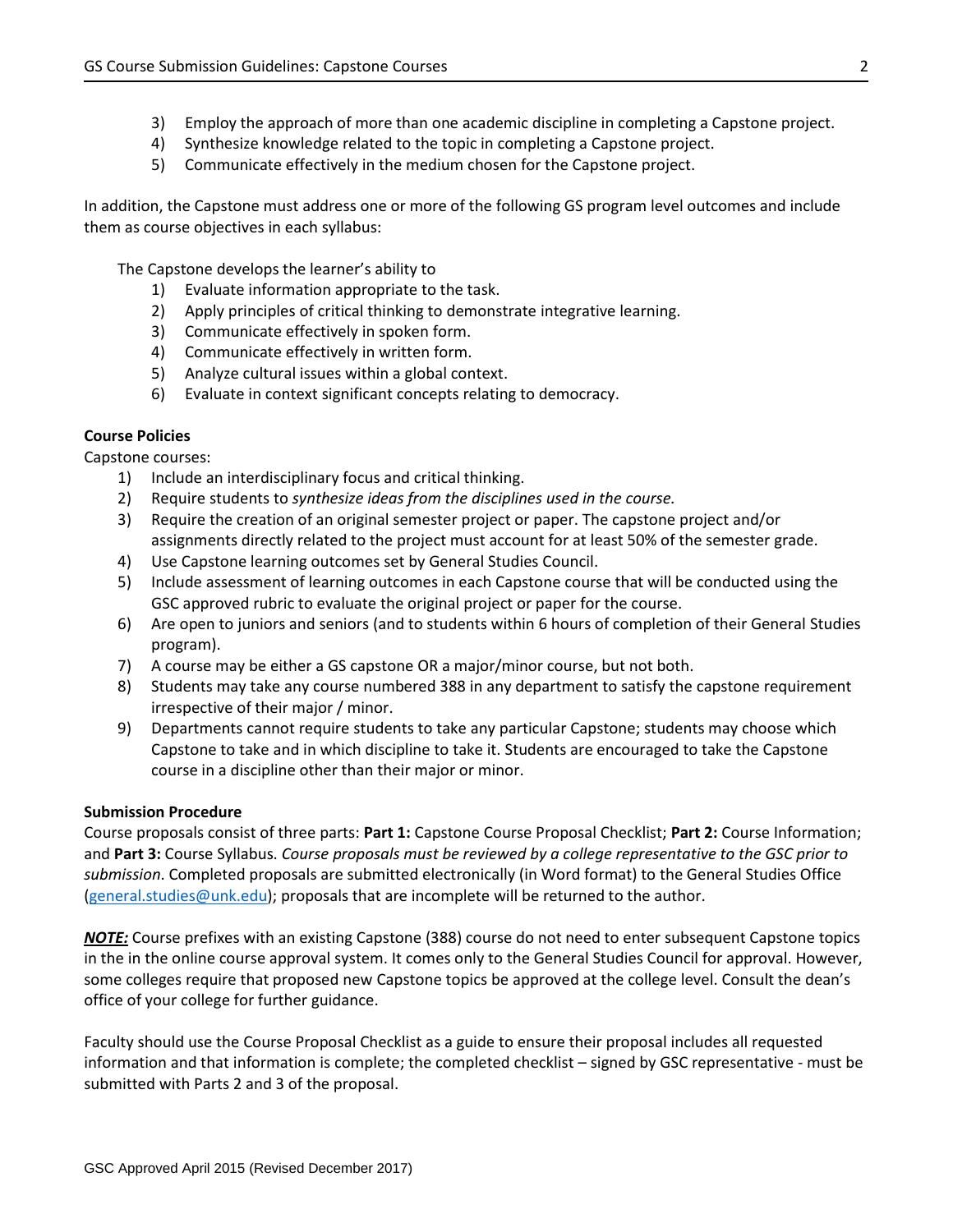# **Part 1: Capstone Course Proposal Checklist**

| Course Information (Part 2). Proposal includes requested information and  |   |   |
|---------------------------------------------------------------------------|---|---|
| information is complete:                                                  | Υ | N |
| A. Basic course information (course title and number, instructor, contact |   |   |
| information)                                                              |   |   |
| B. Type of capstone course (new or existing)                              |   |   |
|                                                                           |   |   |
| C. GS Program level learning outcomes identified                          |   |   |
| Evidence presented on how those learning outcomes will be achieved        |   |   |
| D. Capstone learning outcomes identified                                  |   |   |
| Evidence presented on how those learning outcomes will be achieved        |   |   |
|                                                                           |   |   |
| <b>Course Syllabus (Part 3)</b>                                           | Υ | N |
| Syllabus submitted                                                        |   |   |
| Syllabus includes purpose statements (General Studies and Capstone)       |   |   |
| Syllabus identifies Capstone learning outcomes and which Program Level    |   |   |
| learning outcomes are addressed in the course                             |   |   |
| Syllabus identifies how achievement of those learning outcomes will be    |   |   |
| demonstrated through course activities.                                   |   |   |
| Syllabus complete and includes all requested information in the specified |   |   |
| order.                                                                    |   |   |
|                                                                           |   |   |
| <b>GSC Representative reviewing proposal:</b>                             |   |   |
| Name (please print):                                                      |   |   |
| Signature:                                                                |   |   |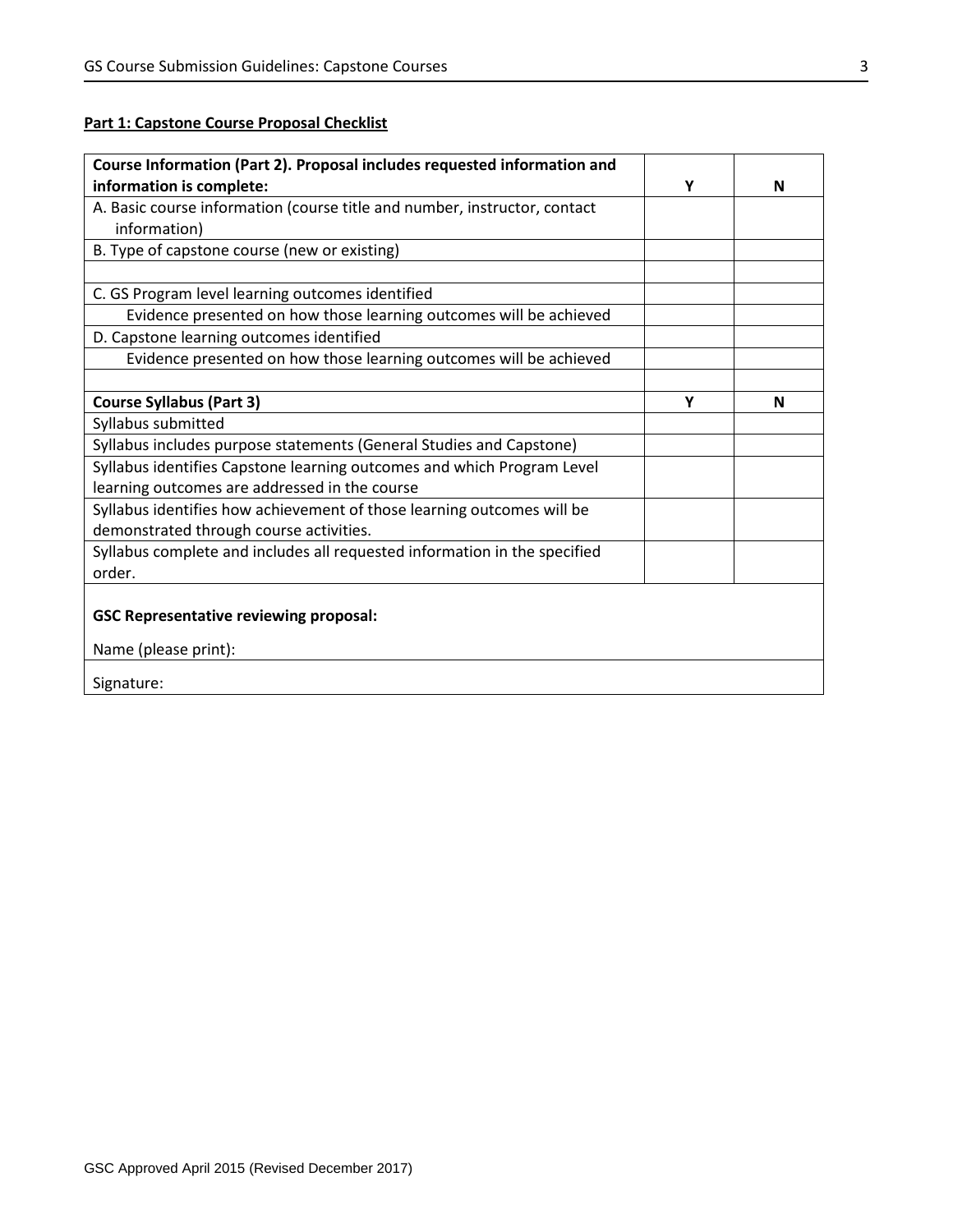### **Part 2: Course Information**

A. Indicate:

Capstone title

Course number: All Capstones are numbered 388. Distinctions can be made between them within a given department by using section numbers.

Department proposing the topic Contact person

B. Indicate if the proposed course is:

The first capstone course offered by the Department or for the course prefix (note – first time capstones must go through the formal Academic Affairs process and entered in the online course approval system.); or

A subsequent capstone course offered by the Department or for the course prefix.

C. Indicate which PROGRAM-LEVEL learning outcome(s) will be reinforced by this course. A minimum of one program-level outcome must be addressed by the course and these outcomes should be clearly reflected in the course syllabus as objectives for the course.

PROGRAM-LEVEL OUTCOMES (GS courses must meet at least one program-level outcome) Students can:

- 1) Evaluate information appropriate to the task.
- 2) Apply principles of critical thinking to demonstrate integrative learning.
- 3) Communicate effectively in spoken form.
- 4) Communicate effectively in written form.
- 5) Analyze cultural issues within a global context.
- 6) Evaluate in context significant concepts relating to democracy.

Explain clearly how the course meets the stated program-level learning outcomes and how achievement of those outcomes will be demonstrated. In other words, describe what specific opportunities (i.e. activities, assignments) the course offers the students to:

1) Acquire knowledge / skills in the GS program-level outcomes

## *and*

- 2) Demonstrate achievement of the GS program-level outcomes.
- D. Indicate how the following Capstone learning outcomes will be met by this course:

On completing the Capstone, students can

- 1) Evaluate information from more than one academic discipline.
- 2) Formulate logical connections between disciplines as they relate to the topic.
- 3) Employ the approach of more than one academic discipline in completing a Capstone project.
- 4) Synthesize knowledge related to the topic in completing a Capstone project.
- 5) Communicate effectively in the medium chosen for the Capstone project.

These outcomes should be clearly reflected in the course syllabus as objectives for the course. Explain clearly and briefly how the course meets these Capstone learning outcomes and how achievement of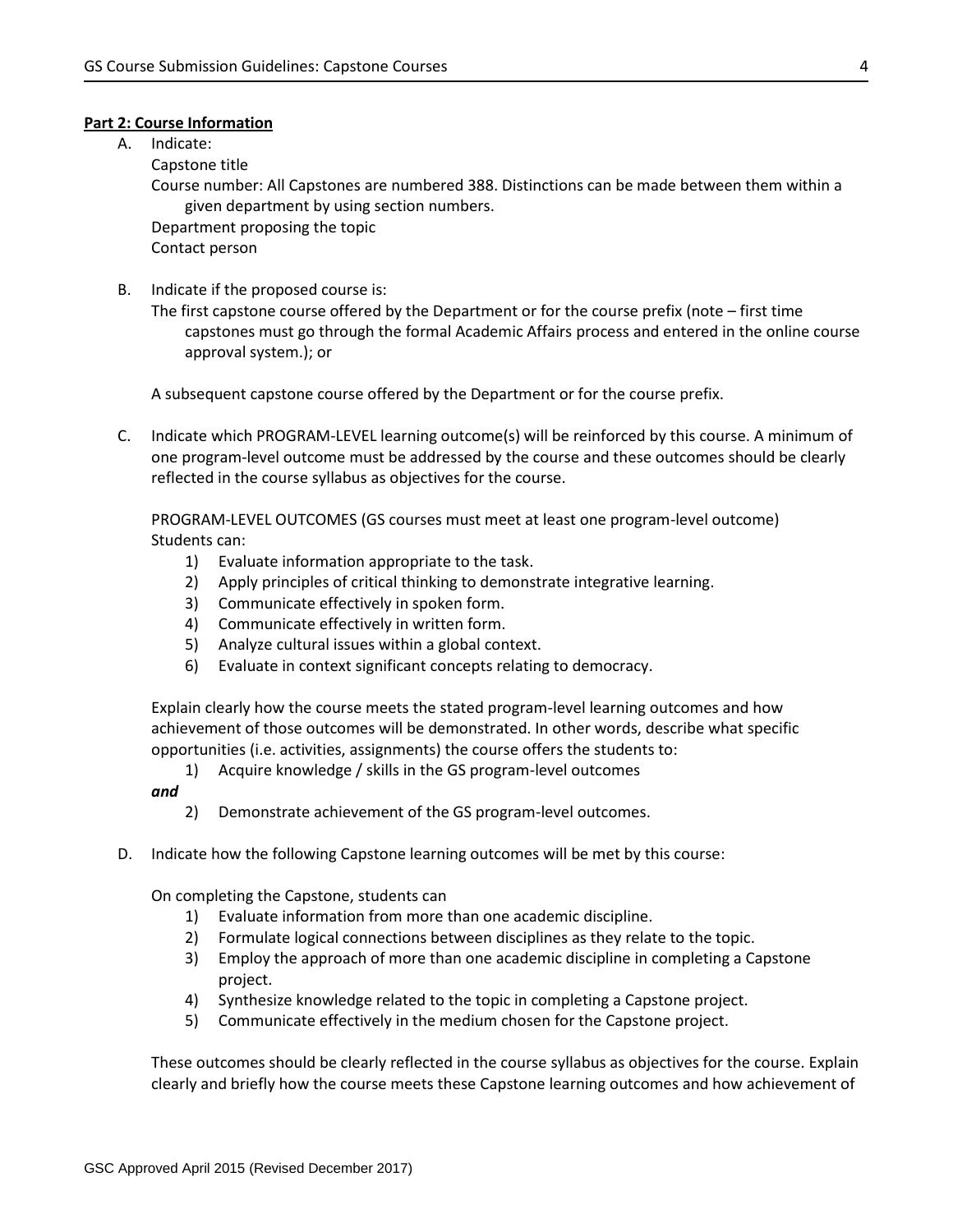those outcomes will be demonstrated. In other words, describe what specific opportunities (i.e. activities, assignments) the course offers the students to:

- 1) Acquire knowledge / skills in the capstone outcomes
- *and* 
	- 2) Demonstrate achievement of the capstone outcomes.

In its review of Capstone course proposals, the General Studies Council will consider the following questions:

- **Does the course include at least one or more of the GS program level learning outcomes as objectives** for the course and is it reflected in the course syllabus?
- **Does the course clearly address the approved GS Capstone learning outcomes and list those outcomes** in the syllabus as being part of the objectives for the course?
- Does the course clearly identify what disciplines are being covered and is it reflected in the syllabus?
- **•** Does the topic and course integrate critical perspectives of more than one discipline and are those disciplines reflected pervasively throughout the syllabus through readings and assignments?
- Does the course critically evaluate how knowledge from the selected (or identified) disciplines contributes to the Capstone project?
- **Does the syllabus show that at least 50% of the semester grade is based on assignments directly** related to the Capstone project?
- **Does the course provide students opportunities to develop the knowledge/skills necessary for** successful achievement of the Capstone learning outcomes and identify those opportunities in the syllabus?
- **Does the course provide students with opportunities to demonstrate achievement of the learning** outcomes and reflect those opportunities in the syllabus?
- **Does the syllabus clearly identify the Capstone project and how it will demonstrate achievement of the** stated learning outcomes? In other words, does the syllabus clearly identify the basic framework for the Capstone project, what it is trying to achieve, and how the GS approved Capstone rubric will be used in the evaluation of students' demonstrating achievement of stated learning outcomes.
- Does the syllabus include all of the requested items in the specified order?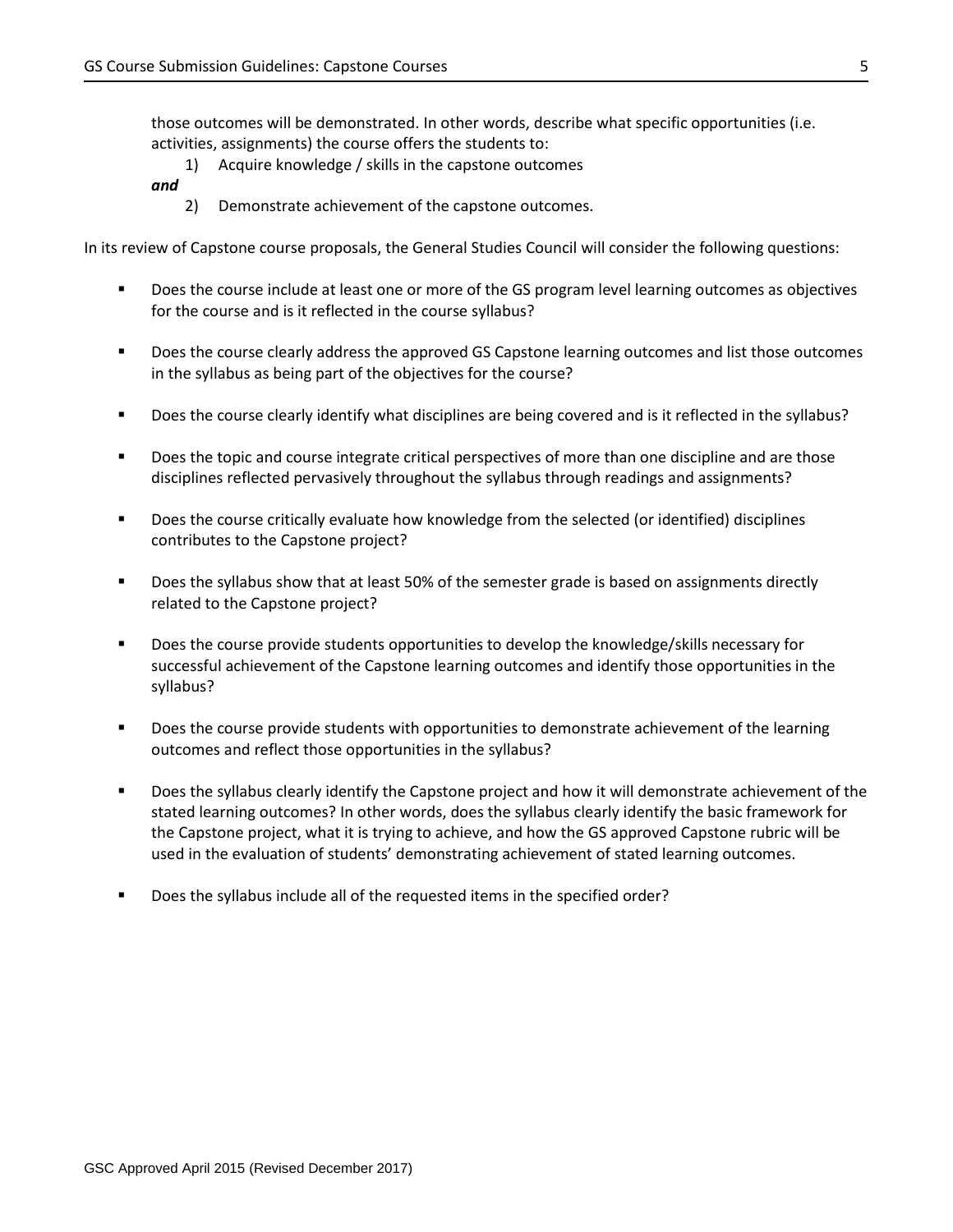**Part 3: Course Syllabus** All syllabi should follow the template provided below; syllabi may include additional information but the following must be provided at a minimum.

All syllabi must include the following information *in the order listed*:

- a) Course Title
- b) Course prefix, number, and section
- c) Instructor Name
- d) Instructor office location and office hours
- e) Instructor phone number and email address
- f) Office hours
- g) Required text / course readings (identify required textbooks, readings, viewings, or other course material; are these materials to be purchased or will they be available on Canvas?)
- h) Course Prerequisites
- i) Statement identifying that the course is a General Studies course (identify area and type of course, e.g., MUS 388 is a General Studies Capstone course)
- j) Purpose statement for General Studies (*see Appendix A*)
- k) Purpose statement for capstone courses (*see Appendix A*)
- l) Course description (for the capstone course being proposed)
- m) Course objectives (brief explanation of objectives of the course, including an overall learning objective for the course)
- n) Indicate which GS PROGRAM-LEVEL learning outcome(s) will be reinforced by this course. Explain clearly and briefly how the course meets the stated program-level learning outcomes and describe what specific opportunities (i.e. activities, assignments) the course provides students to:
	- 1) Acquire knowledge / skills in the GS program-level outcomes

### *and*

- 2) Demonstrate achievement of those GS program-level outcomes.
- o) Indicate the Capstone learning outcomes. Explain clearly and briefly how the course meets the capstone learning outcomes and describe what specific opportunities (i.e. activities, assignments) the course provides students to:
	- 1) Acquire knowledge / skills in the capstone outcomes

# *and*

- 2) Demonstrate achievement of those capstone outcomes
- p) Course outline / format (e.g., lecture laboratory, discussion, etc.)
- q) General grading criteria and weighting for all course projects and other forms of student assessment. (A complete description of each individual assignment is not necessary. However, students need to have a general understanding of the work requirements for the course (e.g. a 3 page paper every 2 weeks; a meaningful paragraph at the beginning of each class, etc.) and how these will be graded (e.g. graded on mechanics and content or graded solely on content, etc.). Students also need to be able to understand which projects carry more, or less, weight in regards to the final grade.)
- r) Grading scale for the determination of final course grades, including how many points or what percentage is required for each letter grade.
- s) Course policy / expectations on academic honesty / integrity, attendance, class participation, email communications, and conduct.
- t) UNK's Academic Dishonesty policy
- u) University statement on disabilities and those who are pregnant
- v) University statement on reporting student sexual harassment, sexual violence or sexual assault.